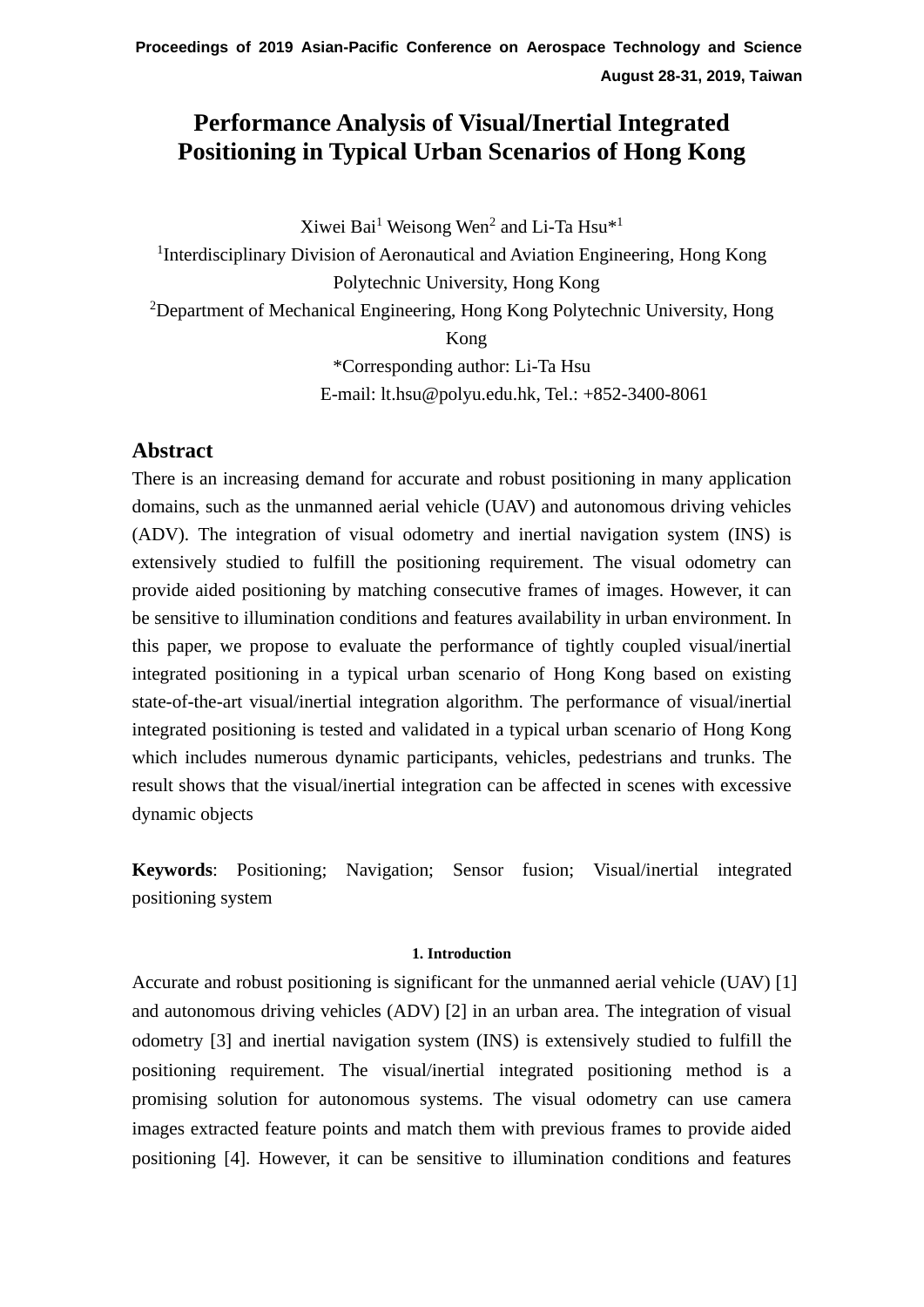availability. The low-cost inertial navigation system could provide high-frequency attitude and acceleration measurements. The recently proposed tightly coupled visual/inertial integration method [5] can obtain prominent positioning performance in constraint scenarios with enough environment features and ideal illumination conditions. The factor graph [6] is employed to integrate the visual odometry, visual loop closure [5] and INS raw measurements. At present, the main methods of Visual Odometry are divided into two parts based on feature points and direct methods without features. Based on the former, a method proposed to reduce the noise effects in the sequential trajectory reconstruction process, which could improve the accuracy in the feature points matching [7]. The Direct Sparse Odometry (DSO) is a visual odometry based on a direct structure and motion formulation, so it can sample pixels from all image regions with intensity gradient [8]. Unfortunately, the sole visual odometry are not robust to light conditions, dynamic changes, image conditions and the motion estimate still drifts without loop closure. These factors make localization difficult in outdoor environments [9-11]. However, the performance of visual/inertial integration can be challenged or degraded in a scenario with excessive dynamic objects. Since the violation of geometric constraints in a dynamic environment, and the optical flow characteristic will be affected [12].

In this paper, we propose to evaluate the performance of tightly coupled visual/inertial integrated positioning in a typical urban scenario of Hong Kong based on the work in [5]. The tested scenario can have numerous dynamic participants, vehicles, pedestrians and trunks, etc. Firstly, the state-of-the-art INS pre-integration technique [13] is employed to get the transformation between consecutive frames INS raw measurements to derive the INS factor. Then the feature-based visual odometry is conducted based on features matching to derive the visual odometry factor. Finally, we make use of the Ceres [14] to solve the factor graph optimization to get the optimal estimation of the positioning state set. The performance of visual/inertial integrated positioning is tested and validated in a typical urban scenario of Hong Kong. The result shows that the visual/inertial integration can be affected in scenes with excessive dynamic objects.

The main contributions of this paper are listed as follows:

- 1) We evaluate the performance of visual/inertial integrated positioning system in an urban scenario of Hong Kong with numerous dynamic objects.
- 2) We analyze the performance of the visual/inertial integration positioning versus the quality of visual feature tracking.

The rest of paper is organized as following: we discuss the methodology in Section 2 based on the VINS-Fusion framework. The performance analysis is shown in Section 3. Finally, the conclusion of this research is summarized in Section 4.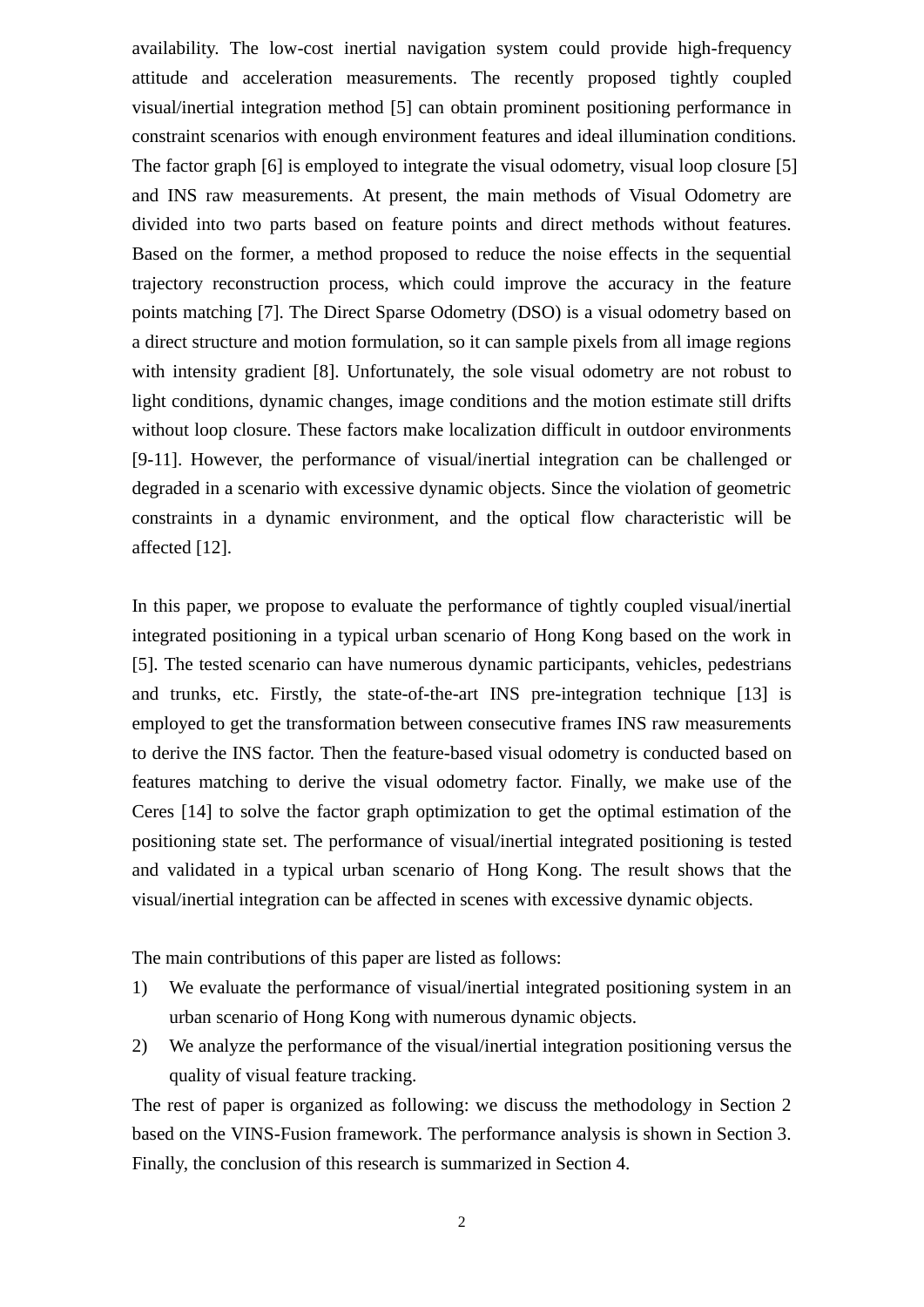#### **2. Methodology**

The evaluated visual/inertial integrated positioning framework is based on the work in [5]. The flowchart is shown in Figure 1. The inputs are the sensor measurements from IMU and images from monocular camera. This system starts from raw measurements pre-processing of camera and IMU. And then the initialization provides all necessary values for nonlinear optimization. During the initialization, the loosely coupled sensor fusion is used to obtain the initial value. Firstly, the pure visual estimation of the pose of all the frames in the sliding window is performed by SFM, and then aligned with the IMU pre-integration, therefore obtaining the attitude, velocity, gravity vector and 3D feature location. The output is the position and orientation estimation. The detail of the evaluated visual/inertial integrated positioning algorithm can be found in [5]. We evaluate this technique on vehicle localization in deep urban area.



Fig. 1. Flowchart of the evaluated visual/inertial positioning system.

#### **3. Experiment Results**

#### **a) Experiment Setup**

The sensor setup is shown in the left-hand side of Figure 2 and the data is collected on  $12<sup>th</sup>$ , April 2019. The IMU (Xsens Mti 30) is used to collect the high-frequency attitude and acceleration measurements. The monocular camera is used to capture consecutive images. Both IMU and camera are installed on top of a vehicle. The reference trajectory is provided by NovAtel SPAN-CPT (RTK GNSS/INS integrated positioning system). A dynamic experiment is conducted in an urban scenario in Hong Kong. The yellow curve in right-hand side of Figure 2 shows the tested trajectory.

The tested scenarios are shown in Figure 3. We can find that the illumination is varable during the test which can introduce significant challenge. The dynamic vehicles are passing through which can severely distort the performance of feature tracking process [5]. In short, the illumination and dynamic objects are the two major challenges. We believe that the evaluated scenarios can really be a challenging case for visual/inertial integrated positioning which is crucial for autonomous driving.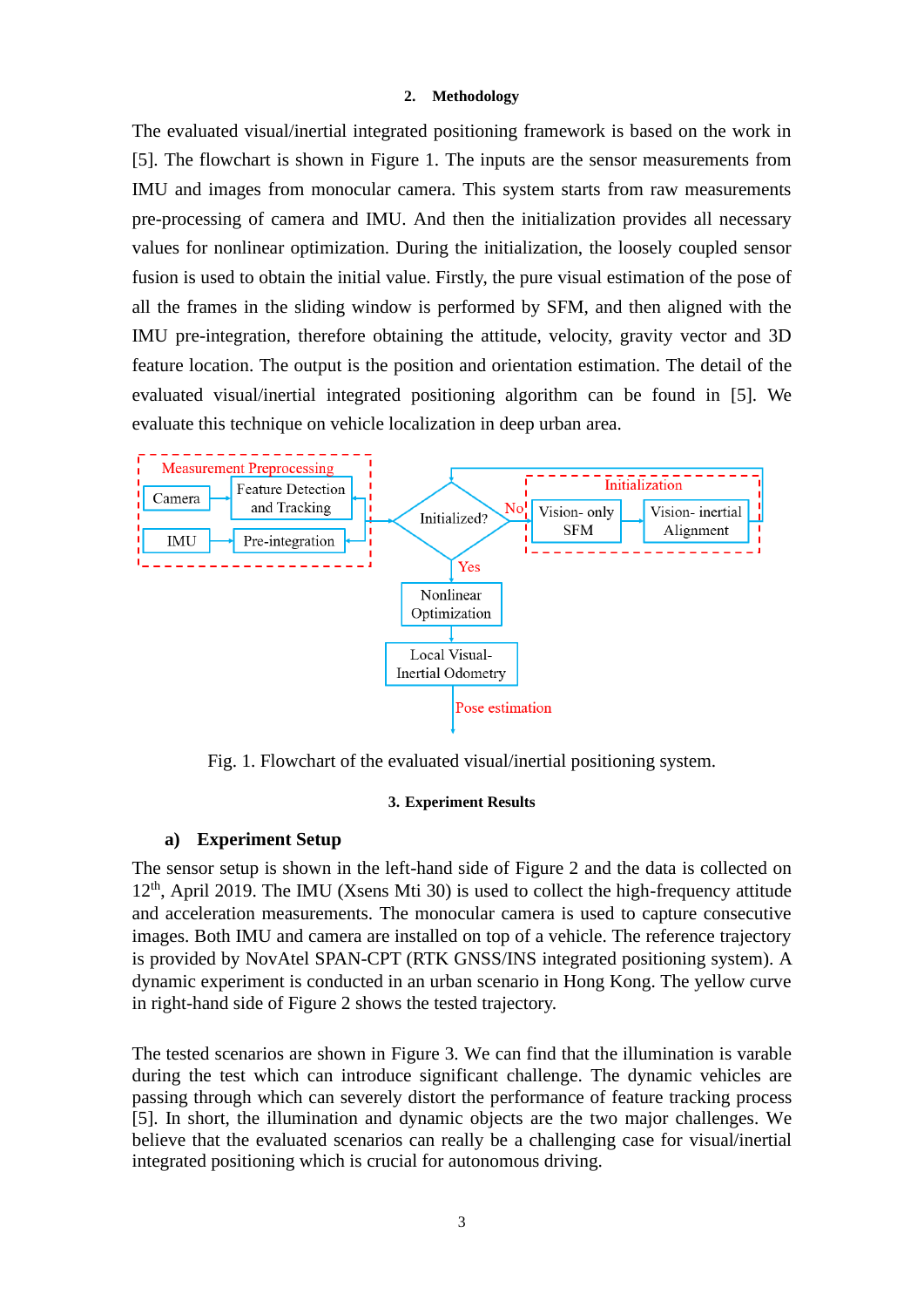

Fig. 2. The experiment setup



Fig. 3. Snapshots of the evaluated scenarios with numerous dynamic objects

### **b) Performance analysis**

In this paper, we focus on analyzing the performance of the existing state-of-the-art visual/inertial integrated positioning performance in urban canyons.

In order to evaluate the performance of visual/inertial integrated positioning system, three aspects are analysed:

- 1) 2D positioning error VS velocity error: this part analyses the relationship between the 2D positioning error and the velocity error of visual/inertial integrated positioning.
- 2) 2D positioning error VS mean number of features tracking [5]: this part analyses the impact of average number of times each visual feature is tracked in each key frame for 2D positioning [5]. For more details of feature tracking can be found in [5].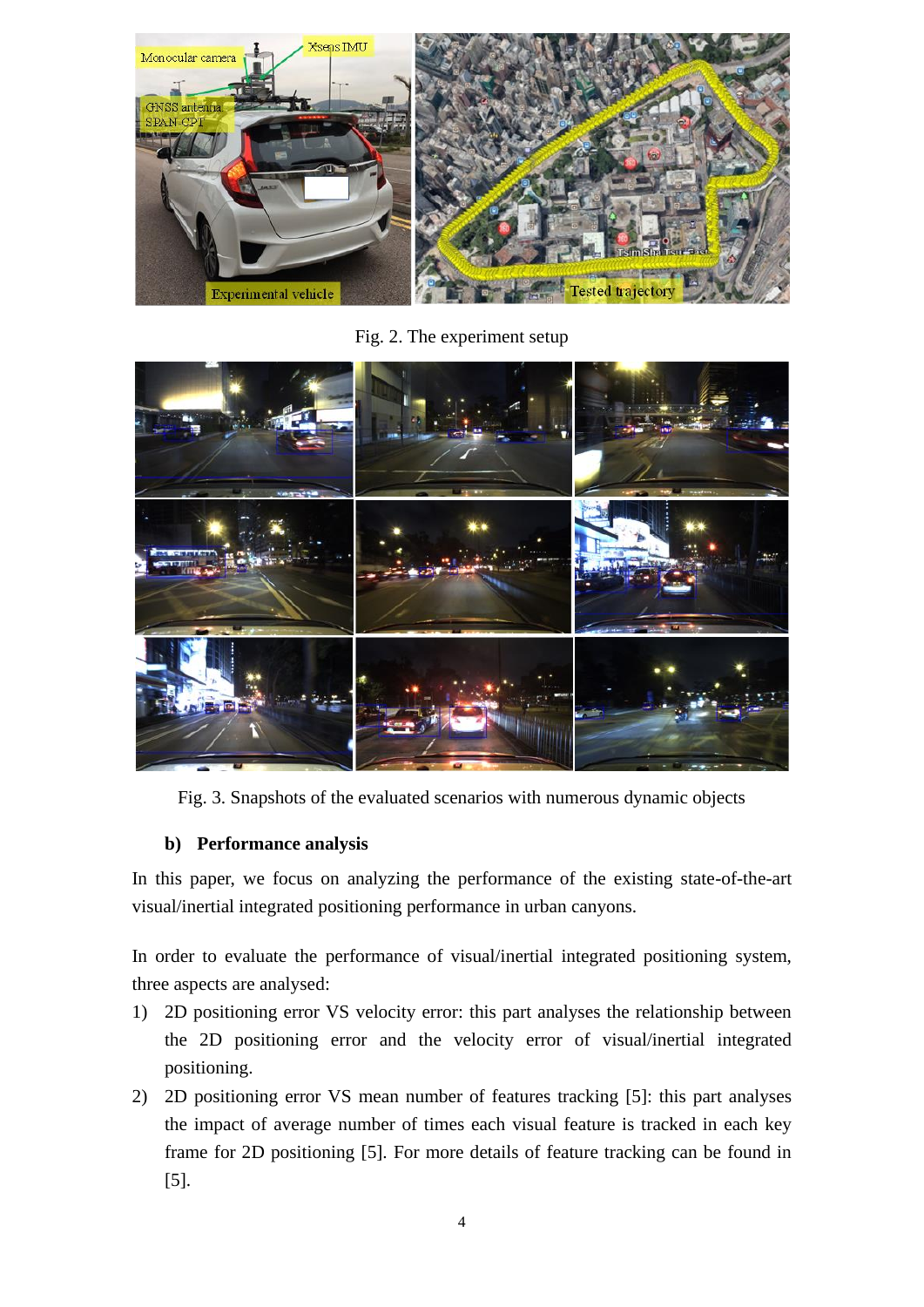3) 2D positioning error VS feature track difference: this part analyses mean number of features tracking difference between two consecutive frames which indicates the current features tracking number of times minus the one at last time

The trajectories of the visual/inertial and reference positioning are shown in Figure 4. Table I shows the 2D positioning performance of the evaluated visual/inertial integrated positioning system. The red curve represents the reference trajectory and the green curve represents the positioning from evaluated visual/inertial integrated positioning. Firstly, 34.21 meters of mean positioning error is obtained based on the evaluated method with a standard deviation of 15.49 meters. Moreover, the maximum error reaches 67.32 which is not acceptable for autonomous driving vehicle localization. The second column shows the 2D velocity error during the experiment. The mean error and standard deviation are 0.92 and 0.79 respectively. The detailed results of 2D positioning error and velocity error can be found in Figure 5. The third column shows the mean number of feature tracking with mean error of 35.56 and a standard deviation of 49.31 respectively. The last column shows mean number of feature tracking difference during the experiment with mean error and standard deviation are 5.72 and 9.29 respectively.

| ۱. |  |
|----|--|
|    |  |

POSITIONING PERFORMANCE OF THE EVALUATED VISUAL/INERTIAL INTEGRATED POSITIONING

| <b>Items</b>      | 2D error      | 2D velocity error | mean number of<br>feature tracking | Mean number of<br>feature tracking<br>difference |
|-------------------|---------------|-------------------|------------------------------------|--------------------------------------------------|
| <b>Mean error</b> | 34.21m        | 0.92              | 35.56                              | 5.72                                             |
| <b>Std</b>        | 15.49         | 0.79              | 49.31                              | 9.29                                             |
| <b>Maximum</b>    | 67.32<br>4.13 |                   |                                    |                                                  |
| error             |               |                   |                                    |                                                  |



Fig. 4. The trajectories of the visual/inertial positioning (green curve) and reference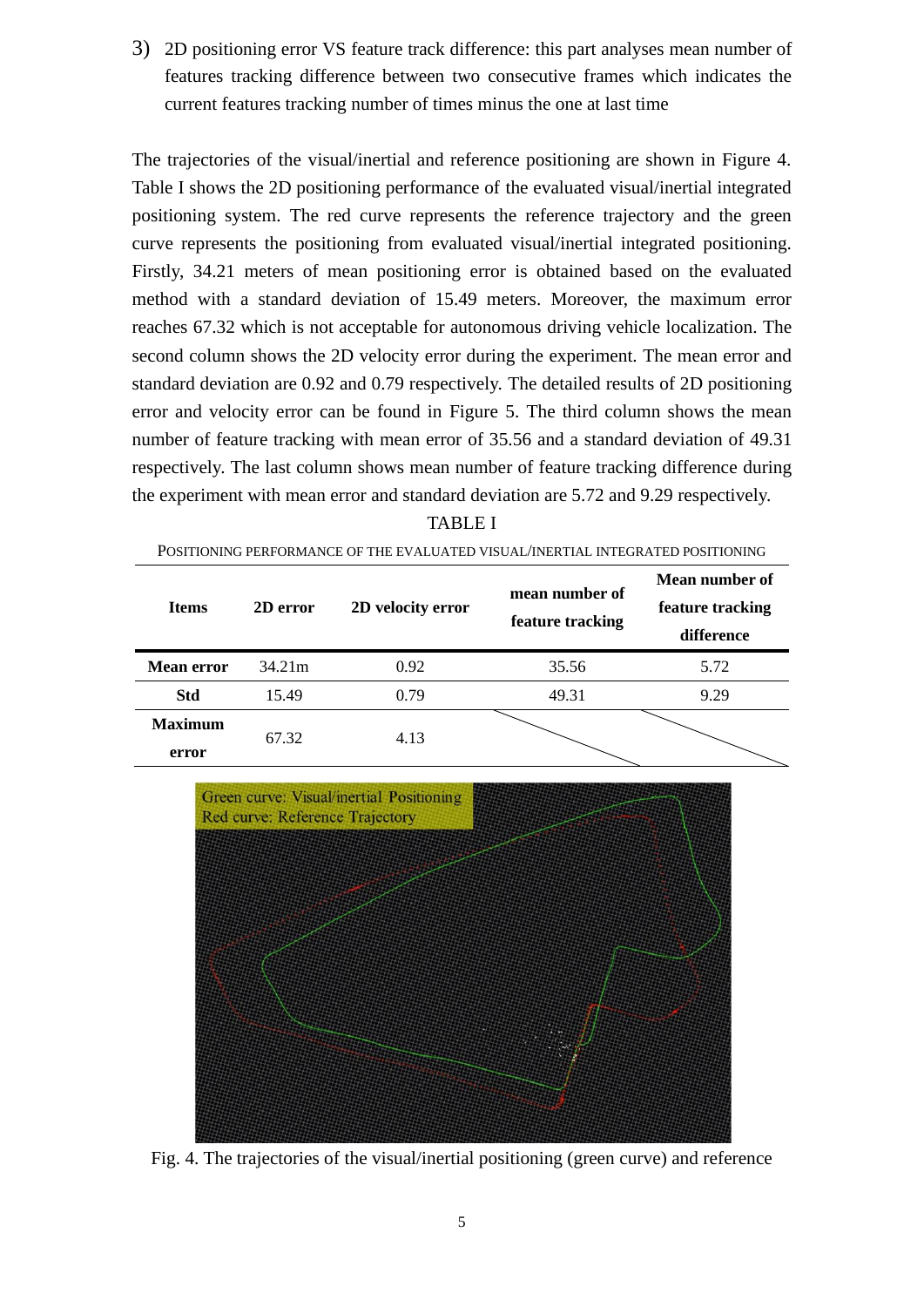### trajectory (red curve).

As the Figure 5 shows, the top panel shows the reference and VIO velocity and the bottom panel shows the 2D positioning error. We find that the 2D error increases significantly during epoch 20 to 60 and 100 to 200 when 2D velocity error is more than 0.92 (mean error). Moreover, when the VIO velocity during epoch 330 to 350 is more than 10, the 2D error also increases slightly. In short, the performance of the visual/inertial integrated positioning is correlated with the reference and VIO velocity.



Fig. 5. Positioning error VS reference and VIO velocity

As the Figure 6 shows, the top panel shows the mean number of feature tracking and the bottom panel shows the 2D positioning error. We find that the bottom panel 2D error increases significantly during epoch 100 to 200 when mean number of feature tracking is limited (less than 20). As the Figure 3 shows, many dynamic objects and the illumination environment cause the features decrease. Moreover, when the velocity is zero (the vehicle stops), mean number of feature track rises significantly (epoch 70~80 and 270~330). In short, the performance of the visual/inertial integrated positioning is correlated with the number of feature tracking.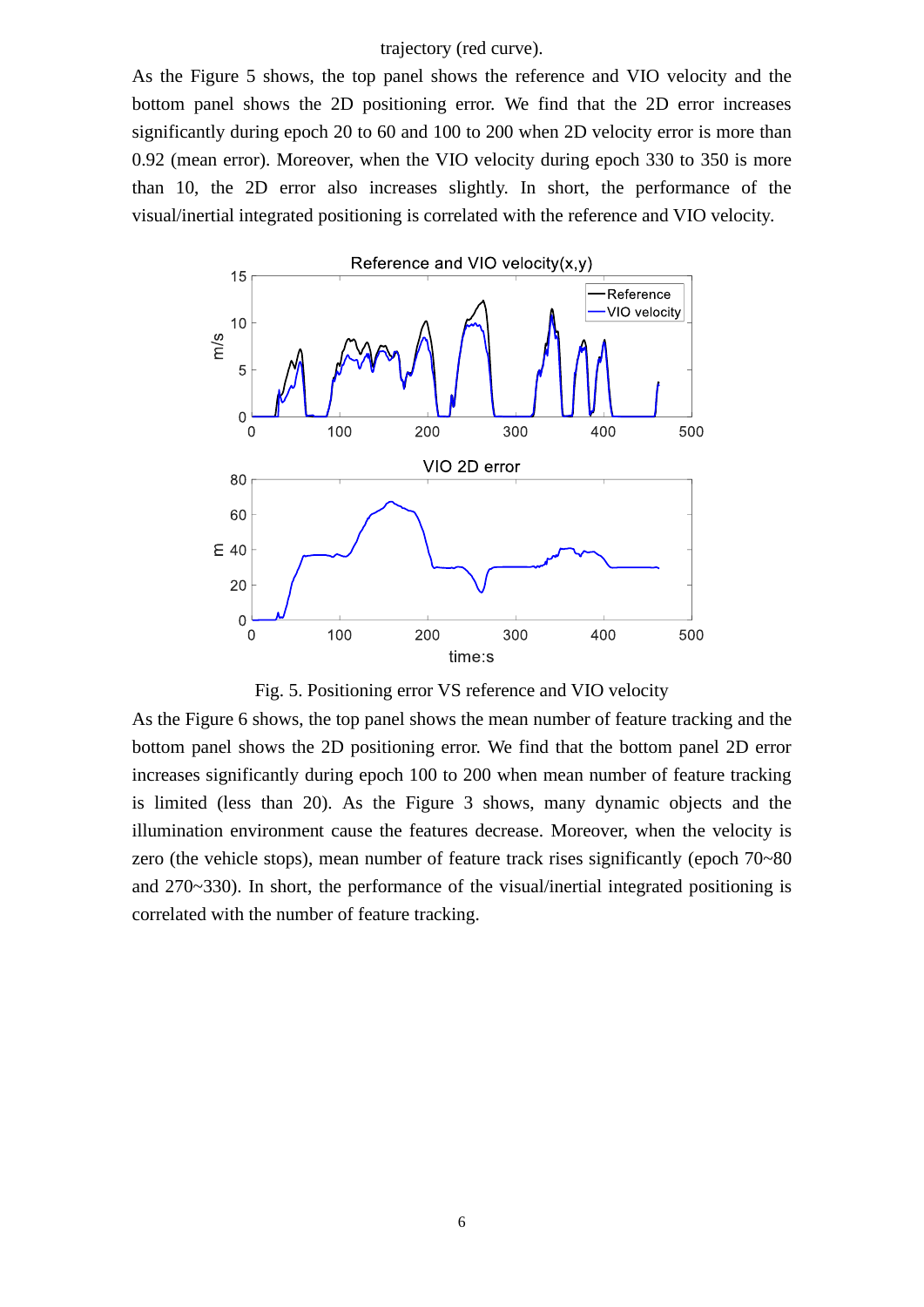

Fig. 6. Positioning error VS mean number of feature tracking

As the Figure 7 shows, the top panel shows the mean number of feature tracking difference and the bottom panel shows the 2D positioning error. We find that the bottom panel 2D error increases dramatically during epoch 20 to 60 when mean number of feature tracking difference changed significantly (more than 50). Interestingly, when the 2D error is very large during epoch 100 to 200, the feature tracking difference fluctuates slightly. As the Figure 3 shows, many moving objects affect the number of features over the period (less than 20). In short, the performance of the visual/inertial integrated positioning is correlated with the number of feature tracking difference.



Fig. 7. Positioning error VS mean number of feature tracking difference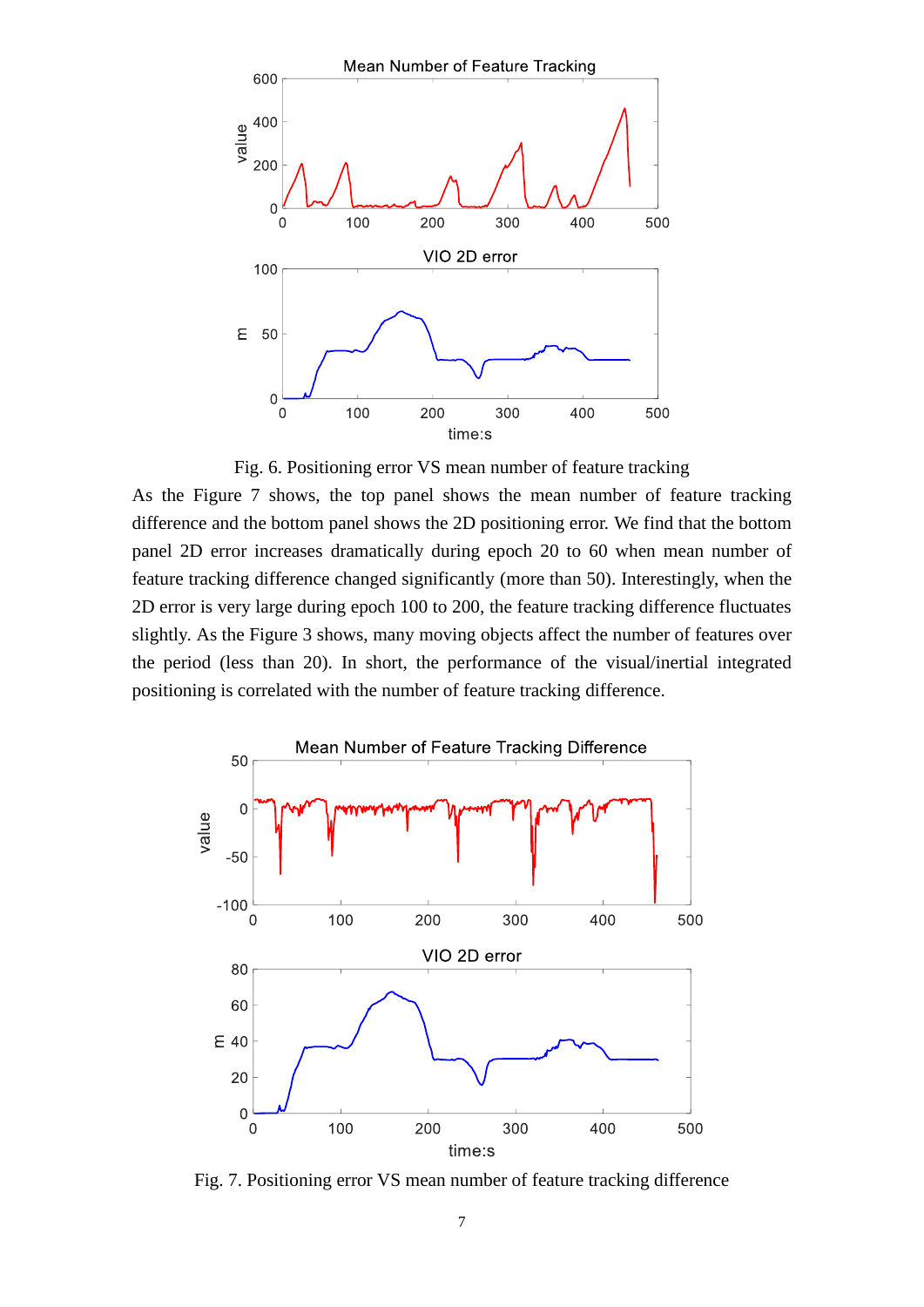In conclusion, the performance of visual/inertial is affected by these factors: the velocity between reference and VIO, mean number of feature tracking, mean number of feature tracking difference. More importantly, numerous dynamic objects in the road will reduce the features tracking number and lead to heavy 2D positioning error. In the future, we plan to use YOLO, which is a real-time object detection system, to detect the moving objects and then remove them.

#### **References**

- [1]F. Nex and F. Remondino, "UAV for 3D mapping applications: a review," Applied geomatics, vol. 6, no. 1, pp. 1-15, 2014.
- [2]C. Urmson et al., "Autonomous driving in urban environments: Boss and the urban challenge," Journal of Field Robotics, vol. 25, no. 8, pp. 425-466, 2008.
- [3]R. Mur-Artal, J. M. M. Montiel, and J. D. Tardos, "ORB-SLAM: a versatile and accurate monocular SLAM system," IEEE Transactions on Robotics, vol. 31, no. 5, pp. 1147-1163, 2015.
- [4]F. Steinbrücker, J. Sturm, and D. Cremers, "Real-time visual odometry from dense RGB-D images," in 2011 IEEE International Conference on Computer Vision Workshops (ICCV Workshops), 2011, pp. 719-722: IEEE.
- [5]T. Qin, P. Li, and S. Shen, "Vins-mono: A robust and versatile monocular visual-inertial state estimator," IEEE Transactions on Robotics, vol. 34, no. 4, pp. 1004-1020, 2018.
- [6]V. Indelman, S. Williams, M. Kaess, and F. Dellaert, "Factor graph based incremental smoothing in inertial navigation systems," in Information Fusion (FUSION), 2012 15th International Conference on, 2012, pp. 2154-2161: IEEE.
- [7]S. Fiani and M. Fravolini, "A robust monocular visual odometry algorithm for autonomous robot application," IFAC Proceedings Volumes, vol. 43, no. 16, pp. 551-556, 2010.
- [8]J. Engel, V. Koltun, and D. Cremers, "Direct sparse odometry," IEEE transactions on pattern analysis and machine intelligence, vol. 40, no. 3, pp. 611-625, 2017.
- [9]R. Gonzalez, F. Rodriguez, J. L. Guzman, C. Pradalier, and R. Siegwart, "Control of off-road mobile robots using visual odometry and slip compensation," Advanced Robotics, vol. 27, no. 11, pp. 893-906, 2013.
- [10] K. Nagatani, A. Ikeda, G. Ishigami, K. Yoshida, and I. Nagai, "Development of a visual odometry system for a wheeled robot on loose soil using a telecentric camera," Advanced Robotics, vol. 24, no. 8-9, pp. 1149-1167, 2010.
- [11] N. Nourani Vatani and P. V. K. Borges, "Correlation based visual odometry for ground vehicles," Journal of Field Robotics, vol. 28, no. 5, pp. 742-768, 2011.
- [12] M. R. U. Saputra, A. Markham, and N. Trigoni, "Visual SLAM and structure from motion in dynamic environments: A survey," ACM Computing Surveys (CSUR), vol. 51, no. 2, p. 37, 2018.
- [13]M. Kaess, H. Johannsson, R. Roberts, V. Ila, J. J. Leonard, and F. Dellaert, "iSAM2: